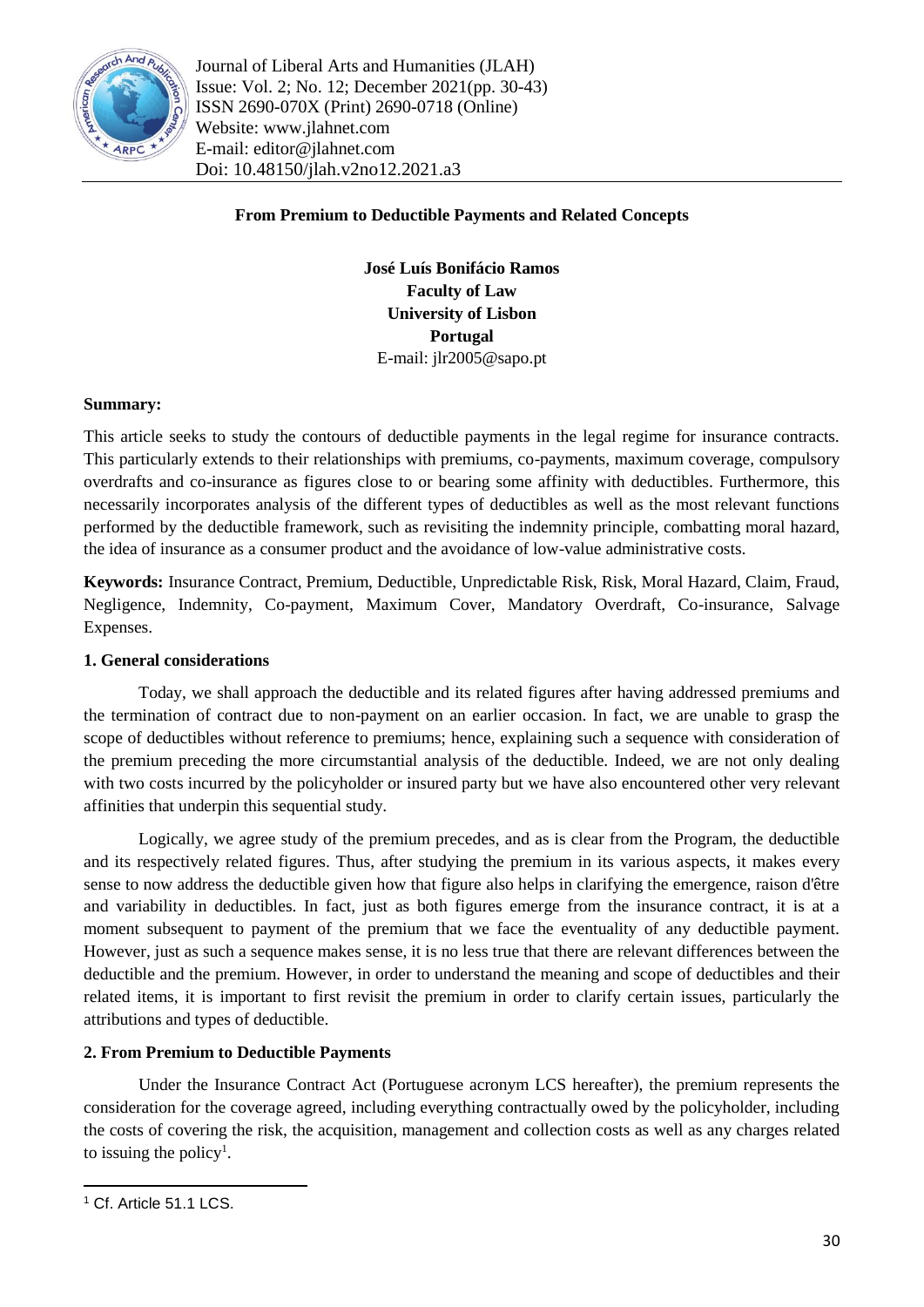1

Accordingly, this is an amount payable by the policyholder to the insurer in return for a service provided<sup>2</sup>, a price as the counterpart or reverse side of the risk<sup>3</sup>, whose payment occurs at an earlier or preliminary moment<sup>4</sup> in relation to the occurrence of any eventual loss. However, this only reflects one aspect of the premium, the so-called gross premium, alongside the pure, actuarial or even risk premium<sup>5</sup>. Nevertheless, it is generally accepted that the notion incorporated into the LCS still integrates the price of risk<sup>6</sup>.

In any event, the premium, the consideration designed to cover the costs of covering the risk and naturally the negative consequences of an actual or potential event, appears as the monetary expression of the eventual occurrence of a loss<sup>7</sup>. However, as this provides the consideration for the service provided by the insurer, we are not faced with a contract based on any equivalence of services or a strictly bilateral contract<sup>8</sup>. Rather, we are faced with an aleatory, and not commutative<sup>9</sup>, contract even when controversy persists as to whether the hazard concerns one or both parties. Moreover, while there is consensus as to the uncertainty of the allocation of the counterparty<sup>10</sup>, it is nevertheless also true that we are in some cases faced with uncertainty regarding the policyholder's provisions $^{11}$ .

However, while the unpredictable risk and the risk are present<sup>12</sup>, they do not always coincide. Moreover, there is sometimes even divergence between them. In fact, while the unpredictable risk embodies an economic and speculative uncertainty that results from a certain agreement of wills, the risk, pure risk or risk in the strict sense, represents an uncertainty directed to the eventuality of any claim<sup>13</sup>. Therefore, while this randomness does not appear as an essential characteristic of such contracts<sup>14</sup>, the insurance also does not extend to every situation of uncertainty to which the risk corresponds. Accordingly, should the risk not extend to every situation, the insurance certainly does not cover all eventualities representing risk.

<sup>13</sup> Cf. Margarida Lima Rego, *Contrato de Seguro*…op. cit., pp. 148-9.

*<sup>2</sup> Cf. José Pereira Morgado, "Prémio. Anotação" in Lei do Contrato de Seguro, 2nd ed., Coimbra, 2011, p.* 264.

<sup>3</sup> See our "Pagamento do Prémio na Lei do Contrato de Seguro" in *Cadernos de Direito Privado*, no. 39, 2012, p. 3.

<sup>&</sup>lt;sup>4</sup> In this regard, Menezes Cordeiro mentions that, according to the etymology of the term premium, payment must be made at a time prior to any assumption of risk. *Direito dos Seguros*, 2nd ed., Coimbra, 2016, p. 740.

<sup>5</sup> Cf. Margarida Lima Rego, "O Prémio" in *Temas de Direito dos Seguros*, Coimbra, 2012, p. 198.

<sup>6</sup> Cf. José Pereira Morgado, "Prémio-Anotação" in op. cit, p. 264. Accordingly, Margarida Lima Rego emphasises, with regard to the scope, the legal concept of premium includes everything contractually payable by the policyholder. Cf. "O Prémio" in op. cit., p. 199.

<sup>7</sup> Cf. Luís Poças, *O Dever de Declaração Inicial do Risco no Contrato de Seguro*, Coimbra, 2013, p. 112.

<sup>8</sup> Margarida Lima Rego maintains the lack of equivalence in the benefits arises from the analytical breakdown of the premium contents. First of all, the pure or actuarial premium, whose value corresponds to the prevailing mathematical expectations. However, there is also the risk premium, susceptible of distinguishing between the net premium and the gross premium. Cf. *Contrato de Seguro e Terceiros*, Coimbra, 2010, pp. 377 et seq. In a different sense, pointing out the special bilaterality of the insurance contract, Paoloefisio Corrias, *Il Contrato di Assicurazione: Profili Funzionali e Strutturali*, Naples, 2016, pp. 76 et seq. José Vásquez Cueto also warns of the existence of a functional bilaterailty in insurance contracts. Cf. *La Obligación de Pago de la Prima en la Ley de Contrato de Seguro*, Valencia, 2007, pp. 25 et seq.

<sup>9</sup> Menezes Leitão, after considering that classification is limited to onerous contracts, considers a commutative contract to be that in which both property assignments are certain whereas in aleatory contracts, one of the property assignments is uncertain as to its existence or content. Cf. *Direito das Obrigações,* Vol. I, 12nd ed., Coimbra, 2015, pp. 184-5.

<sup>&</sup>lt;sup>10</sup> Menezes Leitão accordingly identifies the insurance contract where, unlike gambling and betting, uncertainty arises as an attribution of the counterparty. Cf. *Direito das Obrigações,* op. cit., pp. 184-5. In a similar vein, Carlos Mota Pinto, *Teoria Geral do Direito Civil*, 4th ed., 2005, pp. 402-3.

<sup>&</sup>lt;sup>11</sup> Therefore, Margarida Lima Rego alludes to whole life insurance, where the insurer's benefit is certain and the final amount of the premiums paid by the policyholder is uncertain. Cf. *Contrato de Seguro*…op. cit., p. 396.

<sup>&</sup>lt;sup>12</sup> On the presence of unpredictable risk and risk in various insurance contracts, as risk businesses, see Januário da Costa Gomes, *Assunção Fidejussória de Dívida,* Coimbra, 2000, pp. 119 et seq.

<sup>14</sup> Luís Poças, despite refuting the essential nature of randomness admits this is a tendency in insurance contracts. Cf. *O Dever*…op. cit., p. 131.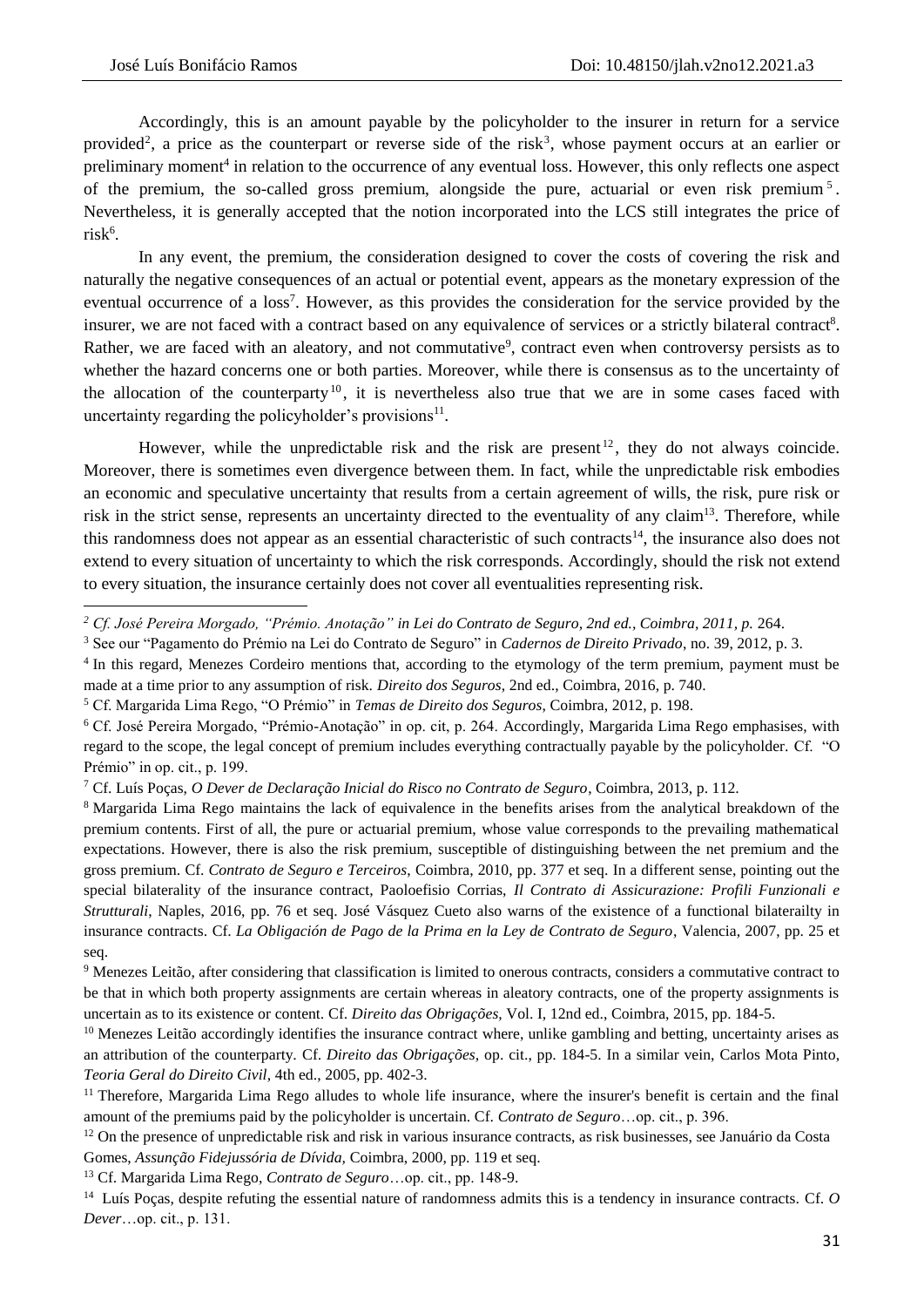Moreover, when faced with situations of uncertainty, attention should be paid to the transformation of risk into liability<sup>15</sup> and accordingly determine the insured or insurable risk<sup>16</sup>. This naturally also reflects on the susceptibility of risk transfer<sup>17</sup> and the economic appropriateness of a particular insurance contract<sup>18</sup>.

Therefore, as risk, as the susceptibility of the occurrence of a future and uncertain event, establishes the structural framework for any insurance contract, it is naturally included in calculating the premium. In addition to exogenous reasons arising from the value<sup>19</sup>, calculation models<sup>20</sup>, the functions to be performed<sup>21</sup> and the consequences of non-payment, assessed on another occasion, there is an inevitable recognition of the highly relevant connection between risk and premium. Regarding this connection, Inês Oliveira Martins points out how not only do insurers seek to anticipate situations of risk exposure but also that the insured party faces a loss corresponding to the total value of the premium<sup>22</sup>.

However, just as a relationship exists between the risk and the premium, the dependency between the premium and the deductible is also no less true. Indeed, as the deductible represents the monetary value that, in the event of any claim, is payable by the insured party<sup>23</sup>, we may very easily understand the existence of points of contact between these two figures. This arises not only because in subjective terms the two monetary payments, the premium and the deductible, are due to the insurer but, above all, because, in objective terms, the premium amount may interlink with the exact amount or even the susceptibility to demanding the deductible. In other words, the higher the premium, the lower the deductible. And vice versa. In fact, in Anglo-Saxon terminology, this relationship reflects in the very designation. Accordingly, the term is "deductible". This is something that, as the name indicates and deserving of due acceptance, in general, the amount delivered by way of deductibles will be taken from or deducted from the amount of the premium chargeable to the policyholder.

 $\overline{a}$ <sup>15</sup> Cf. José António Veloso, "Risco, Transferência de Risco, Transferência de Responsabilidade na Linguagem dos

Contratos e da Supervisão dos Seguros" in *Estudos em Memória do Professor Doutor José Dias Marques*, Coimbra, 2007, pp. 280 et seq.

<sup>&</sup>lt;sup>16</sup> On this subject, in particular on the various types of uncertainty, risk and forecast justifying insurance contracts, see Frank Knight, *Risk, Uncertainty and Profit,* New York, 1964, pp. 238 et seq.

<sup>&</sup>lt;sup>17</sup> The topic is not always consensual. Thus, on accepting that risk is the object or cause of the insurance contract, see Giovanni di Giandomenico, *Il Contrato e l' Alea*, Pádua, 1987, pp. 150 et seq. On the contrary, clarifying the lesser accuracy of the term risk transfer, see Aldo Boselli, "Le Obbligazioni Fondamentali nel Contrato Aleatorio" in *Rivista Trimestrale di Diritto e Procedura Civile*, no. 3, 1949, pp. 598 et seq.

<sup>&</sup>lt;sup>18</sup> For further details on these important issues, Francesco Santoro-Passarelli, "Funzioni delle Assicurazione Private e delle Assicurazioni Sociali" in *Atti del Primo Congresso Internazionale di Diritto delle Assicurazioni*, Milão, 1963, pp. 525 et seq.

<sup>&</sup>lt;sup>19</sup> Regarding the economic reasons for increasing the value of premiums, see Rob Bourke, "Economic Justifications for Higher Prices and Premiums" in *Australian Strategic Policy Institute*, 2019, pp. 1 et seq.

<sup>&</sup>lt;sup>20</sup> As regards the models for calculating premiums, Barry Dennis, Chionglong Kuo and Tyler T. Yang, "Rationales of Mortgage Insurance Premium Structures" in *The Journal of Real Estate Research*, Vol. 14, no. 3, 1997, pp. 359 et seq; Roger Gay, "Risk When Distributions Are Fat Failed" in *Journal of Applied Probability*, Vol. 41, 2004, pp. 157 et seq.

 $21$  In terms of health insurance, the question arises whether this really represents a redistributive instrument. Cf. Dominique Henriet, Jean Charles Rochet, "Is Public Health Insurance an Appropriate Instrument for Redistribution? In *Annales d'Economie et de Statisque*, nos. 83-84, 2006, pp. 61 et seq..

<sup>22</sup> Cf. Inês Oliveira Martins, *Contrato de Seguro e Conduta dos Sujeitos Ligados ao Risco*, Coimbra, 2018, pp. 100-1.

<sup>23</sup> Cf. Artur Pinto Lucas, *Princípios Gerais do Contrato de Seguro*, Lisbon, 2012, p. 95.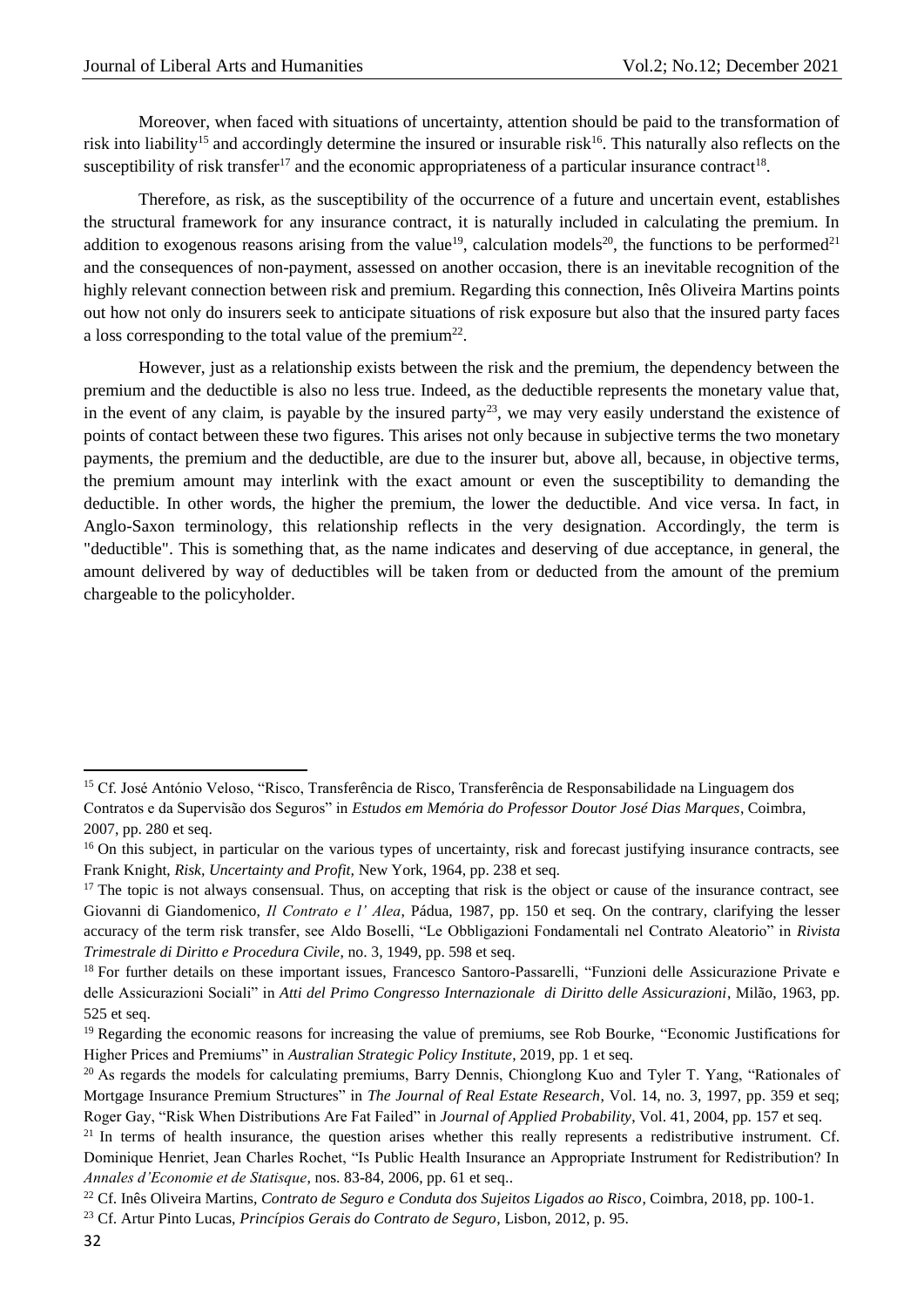Based precisely on this idea, a broad debate has arisen not only about special reductions in the amounts of premiums, depending on whether deductibles were set higher or lower<sup>24</sup> but also about the construction of models demonstrating an automatic and concomitant variation in the value of the premium and in the corresponding value of the deductible<sup>25</sup>.

Hence, this almost umbilical relationship between premiums and deductibles has become so commonplace that even the advertising of insurance products alludes to it. Therefore, as the deductible is an optional clause, along with others that may be contractually established, Article 49(3) LCS recognises the amount thereof conditions the value of the service provided by the insurer in a facet also occurring in case law. Indeed, there are judgements, some of which were handed down before the LCS came into effect, admitting that deductibles are one factor taken into account when calculating premiums<sup>26</sup>. This also holds under French case law and doctrine, as highlighted by Groutel and Leduc when accepting that the underlying reasons for enshrining deductibles in insurance contracts are strictly material or financial in nature in view of the correlative decreases in the premium<sup>27</sup> in a dimension that has also gained equivalent recognition by Ferrari<sup>28</sup>, Prölss and Martin<sup>29</sup> in Italian and German law respectively.

### **3. The Deductible Performance**

Prefiguring the deductible as the amount deliverable to the insurer following the occurrence of the loss, one may grasp the perspective viewing deductibles as a deduction against the amount of compensation<sup>30</sup>. Therefore, in view of the insured capital, there would be an uncovered margin $31$ , an amount to be handed over to the insurer designed to reduce or write off<sup>32</sup> the value of the indemnity. Therefore, while the deductible is undeniably related to calculating the premium, it does not fail to impact on the amount receivable by way of indemnity. As the deductible is a payment handed over to the insurer following the occurrence of any loss, the amount corresponding to the indemnity naturally becomes lower in absolute terms than it would otherwise have been were there no applicable deductible.

Even though the LCS states the payment owed by the insurer is limited to the damage arising from the loss up to the amount of the insured sum<sup>33</sup>, other parameters need taking into account. First of all, we face the principle of compensation<sup>34</sup> or principle of prohibition of enrichment<sup>35</sup> under which the insured parties are prevented from profiting at the insurer's expense.

 $\overline{a}$ 

<sup>24</sup> Cf. Paul Feldstein and Thomas Wickizer, "Analysis of Private Insurance Premium Rates: 1985-1992, in *Medical Care*, Vol. 33, 1995, pp. 1035 et seq.; Jack Francis, Arie Harel and Giora Harpaz, "Actuarially Fair Premia for Deductible Insurance Policies" in *The American Economist*, Vol. 55, no. 2, 2010, pp. 83 et seq.

<sup>&</sup>lt;sup>25</sup> Cf. K.P. M. van Winssen, R.C. van Kleef and W.P. Wen, "A Voluntary Deductible in Health Insurance: The More Years you Opt for It, the Lower your Premium?" in *The European Journal of Health Economics*, Vol. 18, no. 2, 2017, pp. 209 et seq; Jack Meyer, Michael Ormiston, "Analyzing the Demand for Deductible Insurance" in *Journal of Risk and Uncertainty*, no. 18, 1999, pp. 223 et seq.

<sup>&</sup>lt;sup>26</sup> Cf. Ruling by the Portuguese Supreme Court of Justice of 2 February 2001.

<sup>27</sup> Cf. Hubert Groutel, Fabrice Leduc, *Traité du Contrat d' Assurance Terrestre*, Paris, 2008, p. 1008.

<sup>28</sup> Cf. Vincenzo Ferrari, *I Contratti di Assicurazione Contro i Danni e Sulla Vita*, Naples, 2011, pp. 35 et seq.

<sup>29</sup> Cf. Jürgen Prölss and Anton Martin, "§ 75" in *Versicherungsvertragsgesetz Kommentar*, 31st ed., 2021, [http://beck](http://beck-online.beck.de/)[online.beck.de.](http://beck-online.beck.de/)

<sup>30</sup> In this sense, see José Vasques*, Contrato de Seguro: Notas para uma Teoria Geral*, Coimbra, 1999, p. 308.

<sup>&</sup>lt;sup>31</sup> Expression applied by Menezes Cordeiro especially addressed to deductibles in damage insurance. Cf. Insurance Law... op. cit., p. 756.

<sup>&</sup>lt;sup>32</sup> Romano Martinez deploys the expressions discount or rebate, addressed to the amount payable by the insurer. Cf. *Direito dos Seguros*, Cascais, 2006, p. 111.

<sup>&</sup>lt;sup>33</sup> Cf. Article 128 LCS.

<sup>34</sup> As regards the case of damage insurance, Gianguido Scalfi, *I Contratti di Assicurazione: L' Assicurazione Danni*, Turim, 1991, pp. 28 et seq.

<sup>35</sup> Em sentido equivalente, quanto ao direito alemão, Rudolf Gärtner, *Das Bereicherungsverbot*, Berlim, 1970, pp. 11 et seq.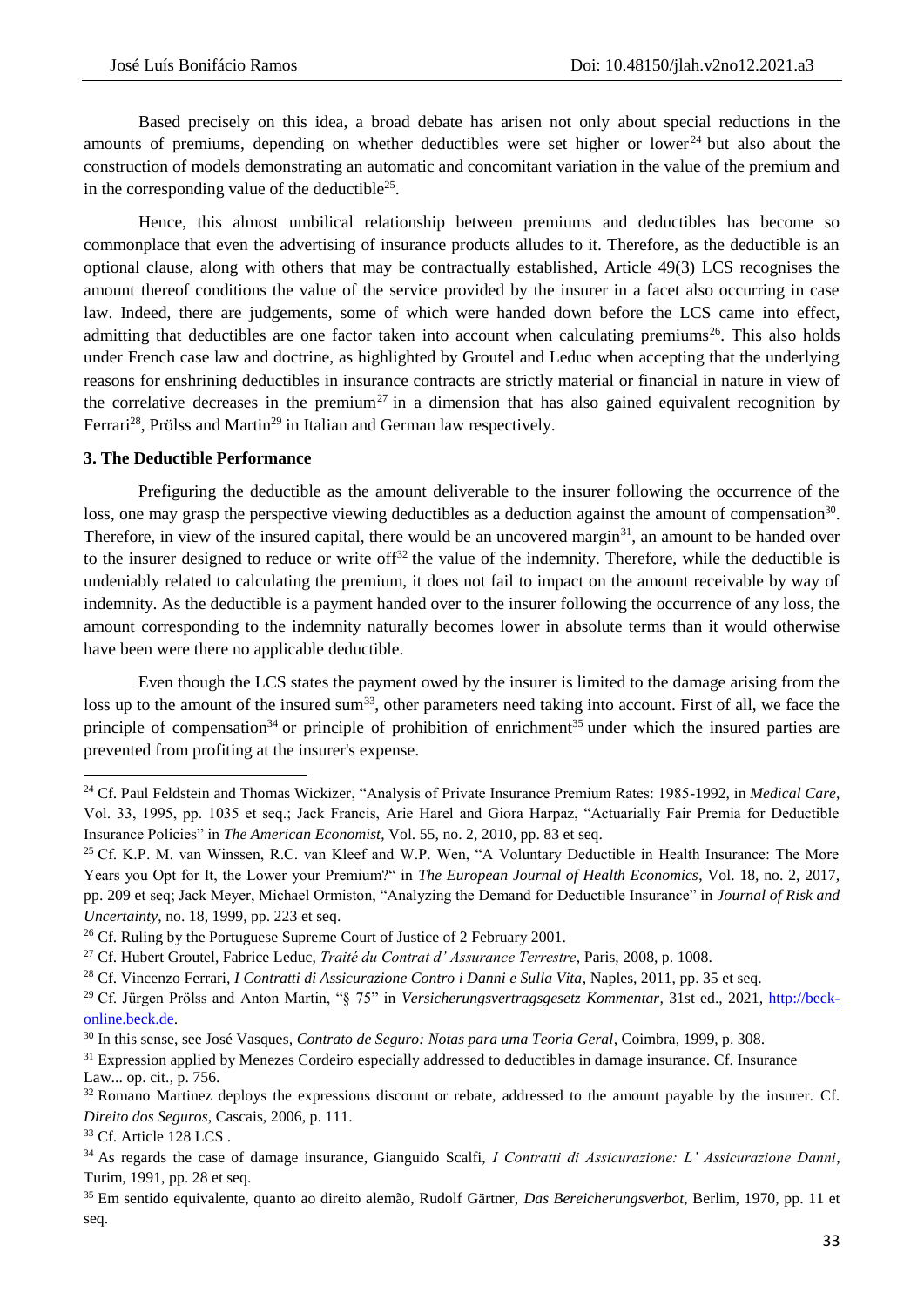Therefore, even though there are exceptions to this principle, based on the autonomous wishes of the parties<sup>36</sup>, the fact remains this principle appears to be structural and correspondingly sets out very relevant guidelines and postulates. These include the lack of equivalence between the damage and the indemnity and the appearance of the deductible. Accordingly, payment by way of a deductible consolidates the idea that the compensation received by the insured party will be lower than the damage<sup>37</sup>. In short, we may accept that the amounts paid as deductibles consolidate the prohibition on enrichment, strengthening the indemnity function of the insurance contract and even impressively illustrating that known as partial insurance. In other words, as Ferrari notes, in contracts designed to conserve property and prevent damage, the inclusion of a deductible represents a pre-set limit under which the insured personally assumes a share of the risk $38$ .

However, the functions of deductibles reach beyond contributing to valuing the premium and revisiting the principle of indemnity. In fact, deductibles contribute to meeting other objectives, including situations that generate losses which cannot be provoked, triggered or influenced on the wishes of the insured party. Therefore, in order to reinforce this important vector, we encounter mechanisms aimed at limiting or restricting those nonconformities. Among these, deductibles, quite understandably emerge prominently as a mechanism directed at avoiding or restricting claims to receive the contractually established indemnity given the losses must not be intentional on pain of jeopardising the randomness of risk. Indeed, according to Inês Oliveira Martins, the acceptance of intentional loss would transform the insurer's provision into a discretionary condition unworthy of being insured<sup>39</sup>.

Also as regards intentionality, it is worth pointing out the different types of misconduct, especially wilful or fraudulent behaviours in accordance with their most damaging consequences. In fact, whenever fraud is equivalent to qualified wilful misconduct that associates general wilful misconduct to a specific wilful misconduct, based on an awareness of the harm caused or advantage obtained<sup>40</sup>, formulations have been put forward for injurious and fraudulent behaviour that deserve important reflection. For example, there is the dichotomy between hard or serious fraud, relating to the simulation or provocation of the loss, and light or opportunity fraud, involving exaggerating the reported amount calculated for the damage<sup>41</sup>. However, despite the plurality and gradeability of wilful or fraudulent behaviours, the regime-rule determines the insurer is not obliged to provide the agreed benefit in the case of a loss caused intentionally by the policyholder or insured party<sup>42</sup>. In addition, this results in the correlative loss of the overdue premium in accordance with systemic  $consistency<sup>43</sup>$ .

Accordingly, even when insurability occurs, in some cases of deliberate provocation of the loss, as in the case of suicide<sup>44</sup> for example, it is also true insurance contracts do not intend to cover fraud<sup>45</sup> but rather to repress fraudulent acts<sup>46</sup>.

**.** 

<sup>41</sup> Cf. Luís Poças, "A Cominação…" in op. cit., pp. 87-88.

<sup>36</sup> Cf. Article 131 LCS.

<sup>37</sup> In this sense, see Margarida Lima Rego, *Contrato de Seguro*…op. cit., p. 255.

<sup>38</sup> Cf. Vincenzo Ferrari, *I Contratti di Assicurazione Contro i Danni e Sulla Vita*, Naples, 2011, p. 37.

<sup>39</sup> Accordingly, Inês de Oliveira Martins adds the contrast between LCS Article 46 and Article 437(3) of the Commercial Code which determines insurance policies are void when the insurance event was caused by the insured or a civilly liable person. Cf. *Seguro de Vida Enquanto Tipo Contratual Legal*, Coimbra, 2010, p. 275.

<sup>40</sup> Cf. Luís Poças, "A Cominação Civil da Fraude na Execução do Contrato de Seguro: Ocorrência e Participação do Sinistro" in *Problemas e Soluções de Direito dos Seguros*, Coimbra, 2019, pp. 86-7.

 $42$  Article 46(1) LCS.

<sup>&</sup>lt;sup>43</sup> Notwithstanding how Article 94 LCS seek specifically to deal with the aggravation of risk, Luís Poças defends the applicability of that regime by virtue of an enunciative interpretation resulting from the corresponding inclusion of a shortfall. Cf. "A Cominação…" in op. cit., p. 122.

<sup>&</sup>lt;sup>44</sup> Under the terms of Article 191 LCS, besides the rule being supplementary, there is the stipulation of a deadline, a limit and also the distinction between voluntary and involuntary suicides.

<sup>45</sup> Cf. Malcolm Clarke, *Policies and Perceptions of Insurance Law in the Twenty-First Century*, Oxford, 2005, pp. 255 et seq.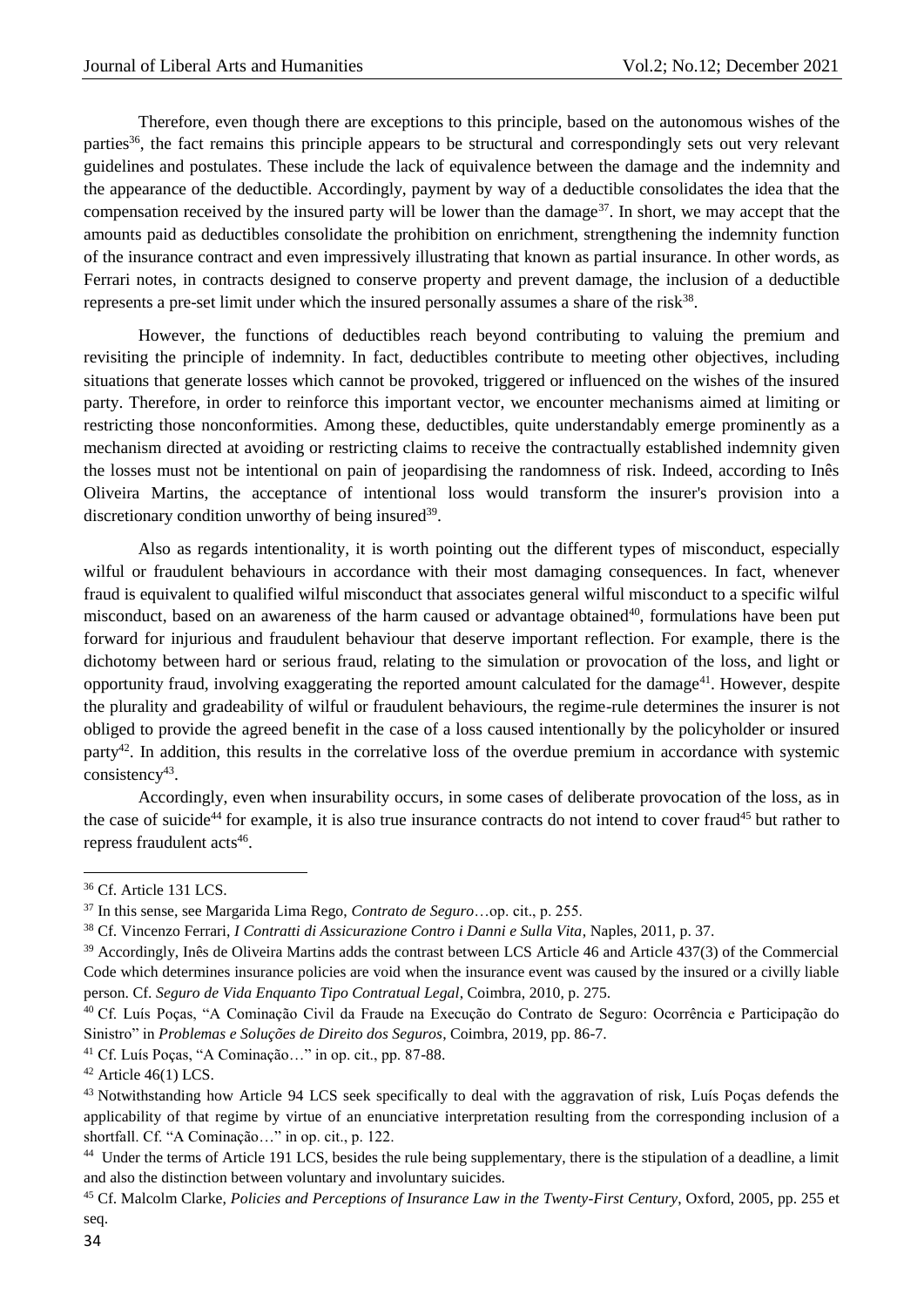**.** 

Nevertheless, negligent behaviour or behaviour caused in any way by a lack of diligence should be covered by the insurance policy <sup>47</sup> . However, the variability of negligent intensity, particularly gross negligence, has sometimes justified the defence of a correlative reduction in the coverage<sup>48</sup>. Furthermore, in order to cope with the increase in claims caused by less diligent or negligent acts, measures have been taken to limit or minimise them. Thus, although there are claims, especially following storms, when it is not possible to trigger the claim<sup>49</sup>, as well as the susceptibility of subjective risk without the danger of enrichment<sup>50</sup>, deductibles appear as an important mechanism for avoiding subjective risk  $51$  and minimising the nonfraudulent, even if less diligent or unethical claims<sup>52</sup> by insured parties.

In fact, negligence, lack of care, irrational<sup>53</sup> or less diligent behaviours of insured parties may not even have repercussions for the insurer whenever stipulating deductibles. This falls within the scope of the socalled contributory consumer negligence model that deserves consistent reflection by the doctrine <sup>54</sup>. Accordingly, once the claim has been triggered, in addition to policyholders being able to reflect on their own susceptibility to participating in the insurance costs, with a foreseeable future increase in premiums, deductibles represent their contributions to claims caused by negligent behaviour. Accordingly, after careful consideration, precisely so as not to have to pay the deductible as well as facing natural increases in the insurance premium, insured parties may choose to repair the damage caused at their own expense.

<sup>46</sup> Accordingly, Luís Poças refers to the principle of repression of fraudulent acts, directed at preventing and punishing fraud. He states that the loss of the insurer's right to payment and of the premiums earned are commensurate with the seriousness of the act and the reprehensibility of the conduct, regardless of its economic relevance. Cf. "A Cominação..." in op. cit., pp. 123-4.

<sup>&</sup>lt;sup>47</sup> Inês Oliveira Martins upholds that even gross negligence is covered by insurance contracts. Cf. "Regime Jurídico do Contrato de Seguro em Portugal" in *Actualidad Jurídica Iberoamericana*, no. 5, 2017, p. 217. Broadly speaking, on the issue of including negligent behaviour, see also Margarida Lima Rego, *Contrato de Seguro*…op. cit., pp. 159-60.

<sup>48</sup> Cf. Udo Hansen, *Beweislast und Beweiswürdigung im Versicherungsrecht*, Berlin, 1990, pp. 37 et seq. Oliver Brand, "Das Quotelungsprinzip- Versuch einer Versöhnung" in *Festchrift für Egon Lorenz zum 80. Geburstag*, Karlsruhe, 2014, pp. 55 et seq.

<sup>49</sup> Within this scope, Francisco Rodrigues Rocha mentions real insurance against natural phenomena such as earthquakes, floods, bad weather on holiday, storm, hail, lightning or snow. Cf. *Do Princípio Indemnizatório no Seguro de Danos*, Coimbra, 2015, p. 78

<sup>&</sup>lt;sup>50</sup> Francisco Rodrigues Rocha recalls circumstances in which the insured party prefers the value of the object in cash. Cf. *Do Princípio*…op. cit., p. 78.

<sup>51</sup> Francisco Rodrigues Rocha applies the term *expedient* in order to contribute to eliminating the subjective risk of placing the deductible alongside the coverage maximums, mandatory overdrafts and non-coverage of loss of profits. Cf. *Do Princípio*… op. cit., pp. 78-9. In a similar vein, viewing the deductible as a fraud-deterrent mechanism, René van Vliet, "Deductibles and Health Care Expenditures: Empirical Estimates of Price Sensitivity Based on Administrative Data" in *International Journal of Health Care Finance and Economics*, Vol. 4, no. 4, 2004, pp. 283 et seq.

<sup>&</sup>lt;sup>52</sup> Regarding variations in deductibles, taking into account the variability of unethical, yet acceptable, behaviour on behalf of the insured, see Antony Miyazaki, "Perceived Ethical of Insurance Claim Fraud: Do Higher Deductibles Lead to Lover Ethical Standards?" in *Journal of Business Ethics*, Vol. 87, no. 4, 2009, pp. 595-6.

<sup>&</sup>lt;sup>53</sup> Regarding the relationship between the deductible and the insured's non-rational behaviour in health insurance, see Richard van Kleef, Wynand van de Vem and René Vliet, "A Voluntary Deductible is Social Heath Insurance with Equalization "Community- Rated or Risk-Rated Premium Rebate?" in *The Journal of Risk and Insurance*, Vol. 73, no. 3, 2006, p. 546.

<sup>&</sup>lt;sup>54</sup> The contributory negligence model, apart from being part of a non-complete settlement of the claim, is, according to H.E. Frech, a very reasonable solution designed to improve the *status quo* of insurance law. Cf. "State- Dependent Utility and the Tort System as Insurance: Strict Liability Versus Negligence", in *International Review of Law and Economics*, Vol. 261, no. 14, 1994, pp. 264 et seq. In a similar vein, Giorgio Cingolani, *Le Assicurazioni Private in Italia*, Bologna, 2019, pp. 309 et seq.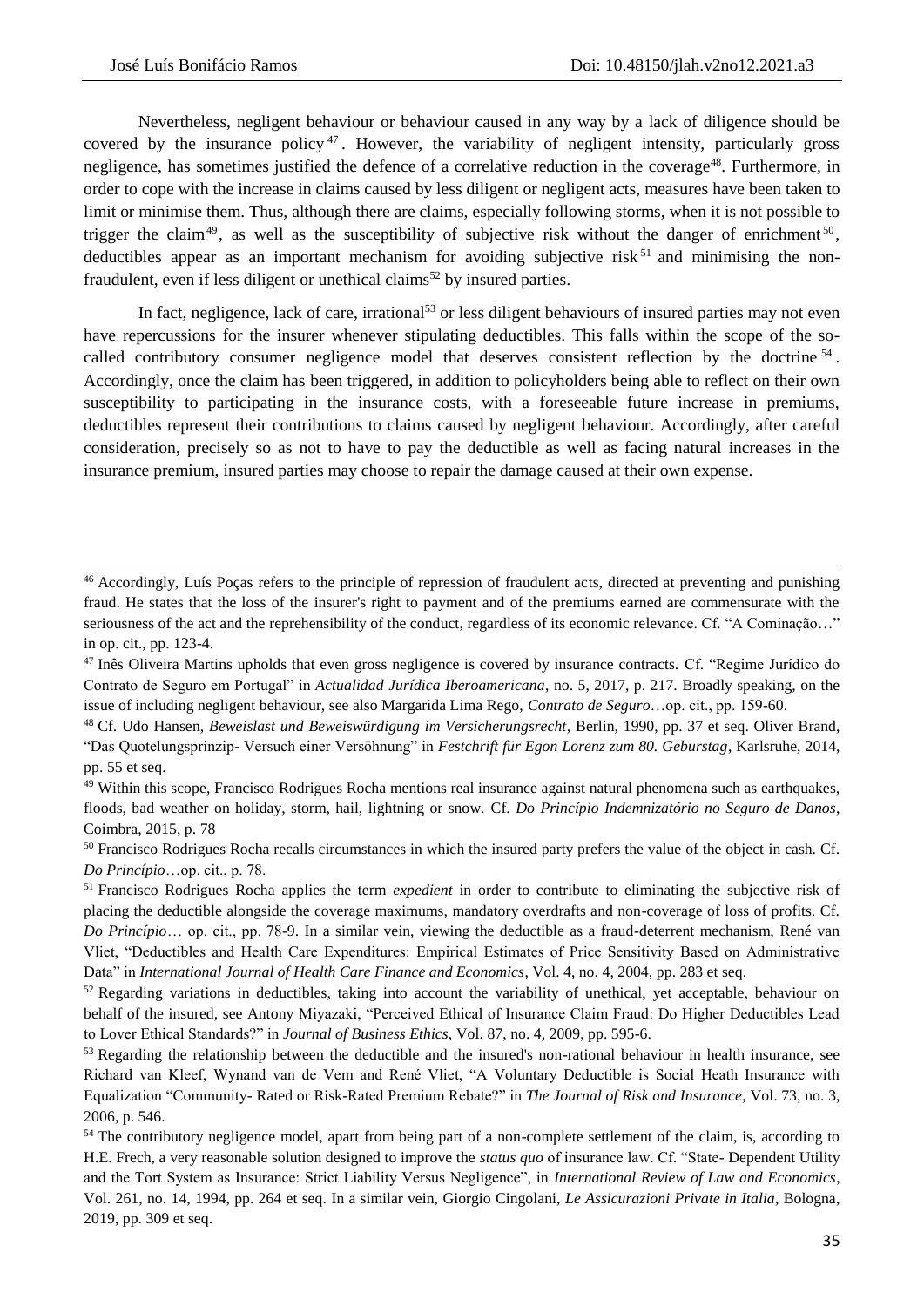The deductible is also designed to prevent and/or restrict an emerging trend towards viewing insurance as a consumer product as something to be used comfortably and carelessly at any given moment<sup>55</sup>. However, this somewhat dilettante posture compromises the uncertainty of the result, something structural to the insurance contract<sup>56</sup>. Therefore, deductibles appear as an affirmation of the preponderance of risk and as a very credible and very effective measure in the sense of minimising carelessness and, to some extent, abuse and moral hazard<sup>57</sup>. Thus, should moral hazard diminish the incentives for the insured to act diligently in order to avoid losses or to mitigate the effects of such occurrences<sup>58</sup>, the deductible emerges as a brake, an effective remedy against these serious dysfunctions. As has been demonstrated, persons who take out insurance policies tend to be less diligent in avoiding losses than someone who does not take out insurance; who is not insured<sup>59</sup>. In other words, while the latter, knowing the risk would not be covered, remains more vigilant, the former, precisely because they would be beneficiaries of the insurance policy, act with less diligence and concern.

As such, deductibles would contribute to reducing moral hazard or, at least, one kind of moral hazard<sup>60</sup>. Indeed, whenever deductibles potential impact on the *ex ante* risk<sup>61</sup>, it would be more difficult to ascertain the prevention mechanisms directly linked to variability in the deductible<sup>62</sup>. On the contrary, in ex post moral hazard, the effectiveness of the deductible reveals itself very significantly and even susceptible to quantifying the true impact of the reduction in moral hazard $63$ . In short, the obligation to pay a deductible encourages people to take more care, particularly of their health<sup>64</sup>, rather than acting carelessly by using something they take for granted and want to repeatedly use over again as a consumer good, at no extra cost or concern.

1

<sup>&</sup>lt;sup>55</sup> On the deductible as a remedy to prevent health insurance or motor insurance being turned into consumer products, see Beatrix Hoffman, "Restraining the Health Care Consumer" in *Social Science History*, Vol. 30, no. 4, 2006, p. 504. For a similar in-depth view on health insurance, Geir Asheim, Anne Wenche and Tore Nilssen, "Deductibles in Health Insurance: Pay or Pain?" in *International Journal of Health Care Finance and Economics*, Vol. 3, no. 4, 2003, pp. 254 et seq.

<sup>56</sup> On the different variables of uncertainty as structuring elements of risk, Margarida Lima Rego, *Contrato de Seguro*…op. cit., pp. 74-75.

<sup>&</sup>lt;sup>57</sup> Moral hazard, including the scope for agents to change their behaviours and thus distort the context and objectives of a certain contract, would be countered by the increasing setting of deductibles of an appreciable amount. Cf. Beatrix Hoffman, "Restraining…op. cit., pp. 504-5.

<sup>58</sup> Cf. Luís Poças, "Aproximação Económica à Declaração do Risco no Contrato de Seguro" in *Problemas e Soluções de Direito dos Seguros*, Coimbra, 2019, p. 59.

<sup>59</sup> Cf. Luís Poças, "Aproximação…" in op. cit., p. 59.

<sup>60</sup> Claudia Pütz and Christian Hagist, after alluding to *ex-ante* and *ex-post* moral hazards in order to differentiate between prevention and over-consumption of medicines, maintain that deductibles are very effective because they generate a significant and very appreciable reduction in the *ex-post* moral hazard*.* Cf. "Optional Deductibles in Social Health Insurance Systems: Findings from Germany" in *The European Journal of Health Economics*, Vol. 7, no. 4, 2006, p. 227.

<sup>61</sup> Cf. David Bardey e Romain Lesur, "Contrat d' Assurance Maladie Otimal et Risque Moral Ex Ante: Quand Peut-On S' Afranchir d' une Franchise?" in *Revue Économique*, Vol. 55, no. 5, 2004, pp. 857 et seq.

<sup>62</sup> For detail on this facet, Karl Borch, *Economics of Insurance*, Amsterdam, 1990, pp. 315 et seq.

 $<sup>63</sup>$  According to the study by R. C. van Kleef, K Beck, W. P. van de Ven and R. C. van Vliet, the impact of deductibles on</sup> the reduction of moral hazard, particularly in health insurance, is not significant. "Does Risk Equalization Reduce the Viability of Voluntary Deductibles?" in *International Journal of Health Care Finance and Economics*, Vol. 7, no. 1, 2007, pp. 43 et seq.

<sup>64</sup> Cf. Charles Hall, "Deductibles in Health Insurance: An Evaluation" in *Journal of Risk and Insurance*, no. 33, 1966, p. 255.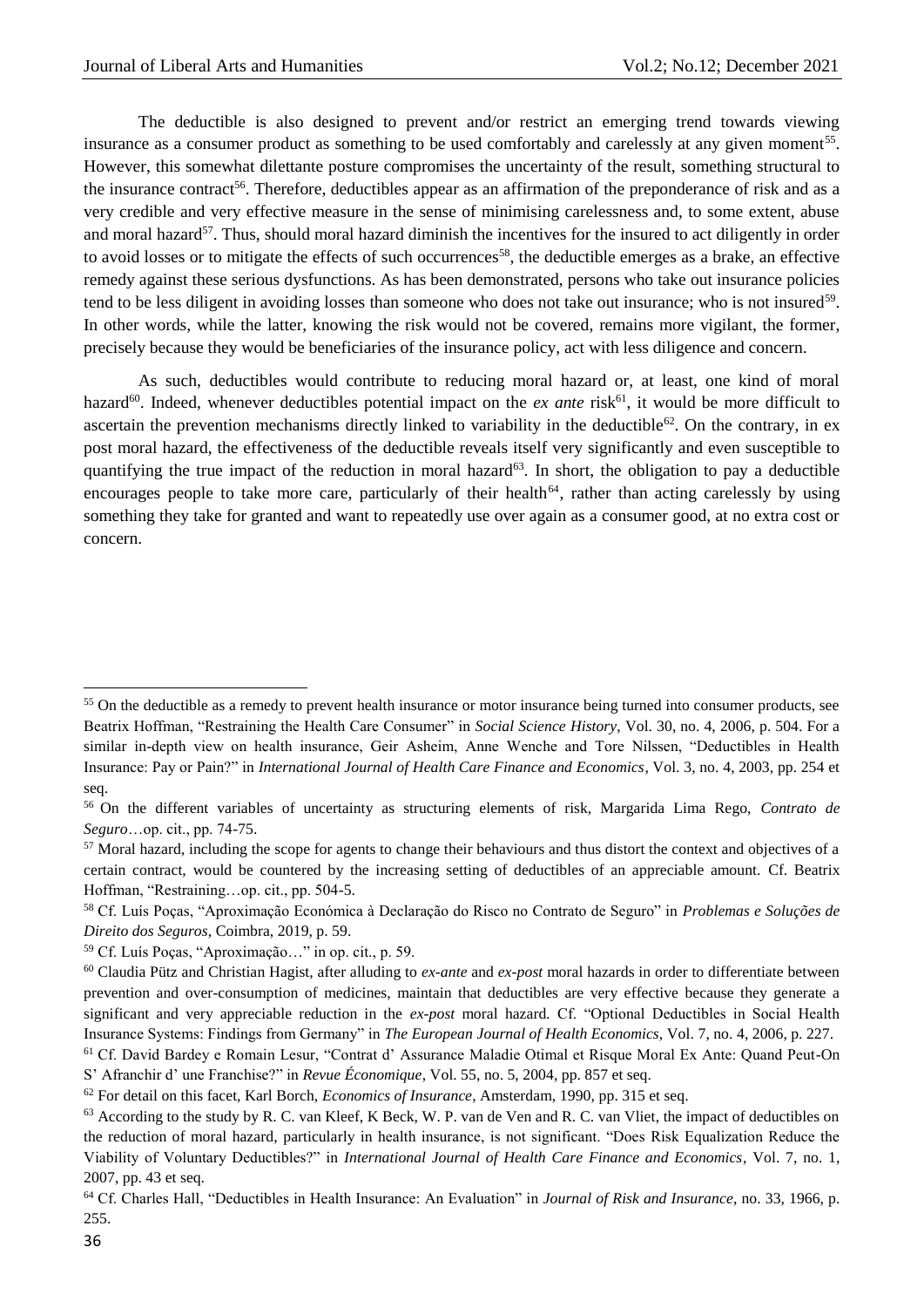Deductibles also reduce the need of insurers to incur administrative costs, for example when dealing with what are low-value claim<sup>65</sup>, the so-called petty claims<sup>66</sup> or, in the case of health insurance, so-called the sniffle claims<sup>67</sup>. Thus, besides consisting in amounts of reduced value, the costs may sometimes represent values just lower or slightly higher than the deductible itself<sup>68</sup>. This naturally discourages subsequent claims due to the receipt of a small amount following the application of the respective deductible.

#### **4. Types of Deductibles**

Even while deductibles perform various functions in the sense of strengthening the structural traits of the insurance contract; we should nevertheless note that their contents are anything but uniform. Rather, deductibles take plural and diversified forms. Therefore, without aiming to draw up a definitive list of the various existing types of deductibles, it is important to highlight the most prominent, above all, those evident in some way in the general regime and those emerging from special insurance contract regimes. Accordingly, taking into account their binding nature, we have compulsory and optional deductibles. The latter are freely negotiated between the policyholder and the insurance company, within the scope of the framework handed down by the applicable legal regime as in the case of the LCS.

Furthermore, deductibles may be simple, of a fixed amount, absolute, of a variable amount or accounting for a proportion of the damage suffered. Thus, as regards the simple deductible, when the amount is fixed, there are certain advantages, especially the avoidance of petty claims, in contrast to insurance policies exempt from deductibles. However, insurers prefer absolute deductibles, which are based on a percentage of the damage suffered, as, in such cases, insurers are able to provide more attractive and affordable values in the premiums negotiated with future policyholders. Indeed, as Groutel and Leduc note, not only are insurers able to offer lower premiums, while suggesting coverage of higher amounts, but they may even offset risk through co-insurance<sup>69</sup>.

On the one hand, deductibles are applicable to any claim within the terms of the respective contract without setting any limit on the occurrences causing damage. On the other hand, in another type of deductible, by setting a limit per claim and per annuity, we encounter the so-called aggregate of claims<sup>70</sup> deductible, as exceeding the stipulated amount causes the payment of the deductible to cease without any loss to the insured party. In other words, as Pinto Lucas adds, once the fixed amount is reached, subsequent claims are paid in full, without any other charge to the insured party<sup>71</sup>. Of course, this may be beneficial to the policyholder although a succession of claims over a one-year period will obviously not be a frequent case in the case of contracts where the policyholder is a private individual.

In certain insurance contracts, in particular for motor insurance, there is commonly a distinction between deductibles according to value. This breaks down especially into basic, extended and reduced deductibles. These come in addition to the contractually admissible exemption from deductibles, which renders the insurance premium more expensive. Whereas the increased deductible will reach a higher value in the event of a claim, this logically provides a lower premium value. In turn, particularly in the credit sector, the deductible may be simple or absolute.

 $\overline{a}$ 

<sup>65</sup> Cf. José Vasques, *Contrato de Seguro*, Coimbra, 1999, p. 309. In a similar vein, Menezes Cordeiro, *Direito dos Seguros*…op. cit., p. 756.

<sup>66</sup> In this sense, see Romano Martinez, *Direito dos Seguros*…op. cit., pp. 111-2.

 $67$  These low-value claims would be reduced should the corresponding deductibles be paid. The insured party would thus think twice, as Beatrix Hoffman points out, before resorting to health insurance. Cf. "Restraining…" in op. cit. pp. 505-6. <sup>68</sup> Romano Martinez alludes to this hypothesis when highlighting the relevance of the deductible, regarding small or petty. Cf. *Direito dos Seguros: Relatório*, Lisbon, 2005, p. 71.

<sup>69</sup> Cf. Hubert Groutel and Fabrice Leduc, *Traité*…op. cit., pp. 1008-9.

<sup>70</sup> In this sense, Artur Pinto Lucas, *Princípios*… op. cit., p. 96.

<sup>71</sup> Cf. Artur Pinto Lucas, *Princípios*… op. cit., p. 96.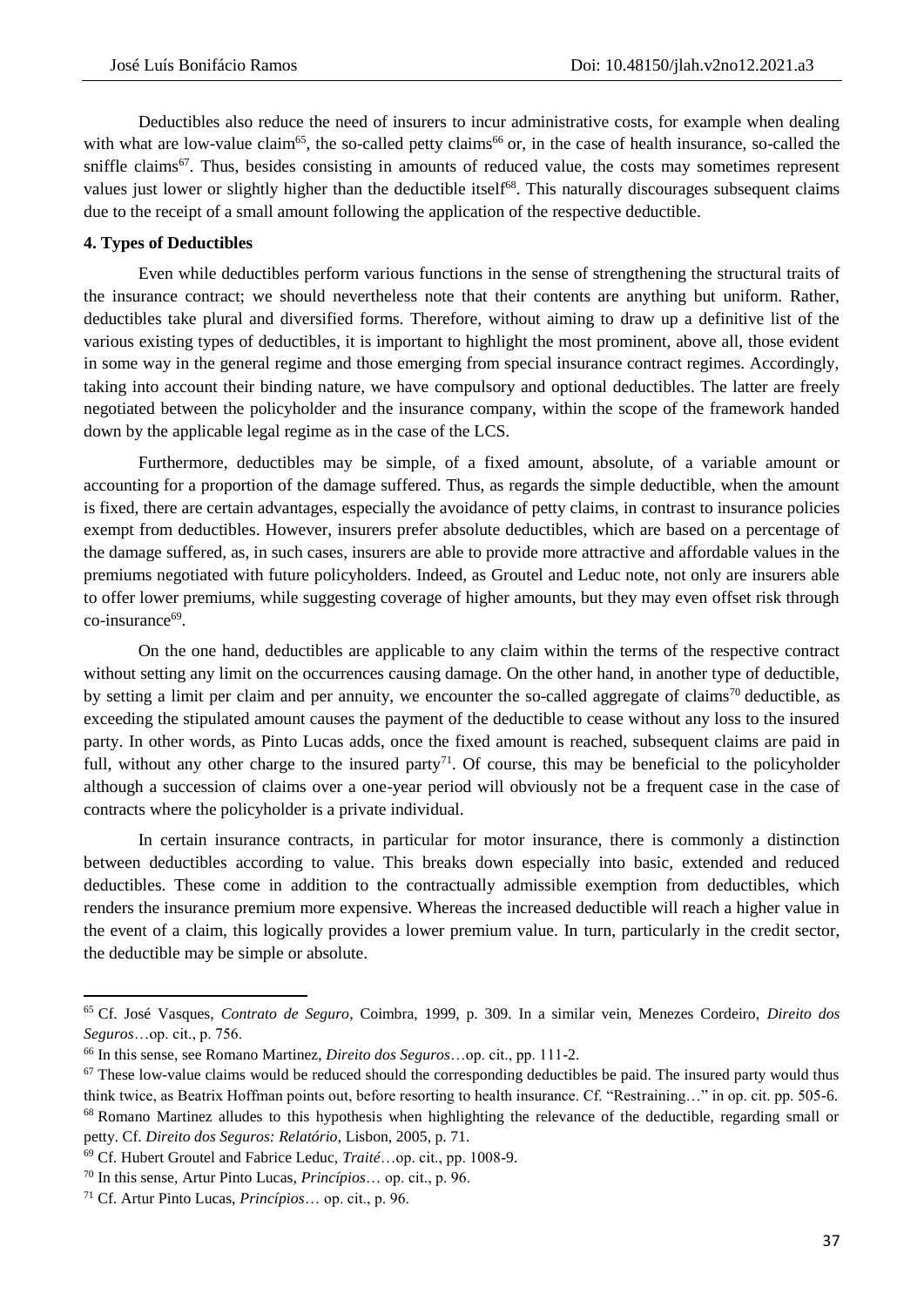It is simple whenever seeking to exclude compensation for losses in excess of a certain agreed amount. Conversely, it becomes absolute whenever the insurer pays as from a certain minimum amount.

#### **5. Related figures**

The proximity between deductibles and other figures that, in some way, present an affinity or similarity may be identified through means of summoning and applying various and different criteria. In this approach, when attributing particular emphasis on the service delivered by the insurer, we may even state that premiums hold a very significant affinity with deductibles as, in fact, we referenced above. However, on examining more closely and, accordingly, drawing on other variables, we then encounter several other figures that also appear to share affinities with the deductible.

Correspondingly, when we consider the occurrence of a claim, we would accept that the co-payment displays an interrelationship with the deductible. Hence, although the co-payment represents incomplete coverage and the deductible a mechanism aimed at reinforcing the care taken by insured parties, both figures may be perceived as minimising the moral hazard. This, therefore, brings these figures in very close proximity, especially in times of crisis that are prone to demanding more detailed reflection<sup>72</sup>. Indeed, the struggle against moral hazard arises through co-payments in the form of a fee or consideration for a service. For example, in health insurance, the co-payment is incurred by the insured party when he/she has a medical consultation, examination or treatment. The insurer pays part of the cost of the consultation or medical act and the remainder is borne by the insured party. This is similar in nature to a deductible, where the insured party incurs part of the indemnity and the insurer another part of the same coverage.

In co-payments, we also find types or subtypes that naturally help in understanding both the affinity and also the autonomy as regards deductibles. This accordingly encapsulates the following three types of copayment: reimbursement, assistance and mixed co-payment. Hence, while the deductible and the co-payment may be close, there are also important differences. Thus, while the deductible corresponds to the amount of the insured capital for which the insurer is not liable for the loss, the co-payment relates to a benefit, assumed by the insured party, for each service. On the other hand, despite these significant differences, the affinity between deductibles and co-payments lies in the circumstantiality of both instalments serving to reduce claims or, for instance, the level of recourse to healthcare<sup>73</sup>. We even find common political and ideological assumptions. In particular, this advances ideas of a markedly liberal nature, as opposed to a more socialist or collectivist ideology, when it maintains that such payments are essential for the continued provision of health insurance<sup>74</sup>, the promotion of redistributive justice<sup>75</sup>, the solidarity of the system<sup>76</sup> and even in terms of safeguarding the imperative to rebalance the tax burden in order to cope with increased expenses brought about by deductibles or co-payments<sup>77</sup>.

1

 $72$  Regarding moral hazard, in situations of financial crisis, Rutger Claasen, "Financial Crisis and the Ethics of Moral Hazard" in *Social Theory and Practice*, vol. 41, no. 3, pp. 527 et seq.

<sup>&</sup>lt;sup>73</sup> Cf. Rainer Winkelmann, "Co-payments for Prescription Drugs and the Demand for Doctor Visits-Evidence From a Natural Experiment, in *Health Economy*, no. 13, 2004, pp. 1081 et seq.; Jonas Schreyögg e Markus Grabka, "Copayments for ambulatory care in Germany: A Natural Experiment Using a Difference-in-Difference Approach, in *The European Journal of Health Economics*, 2010, Vol. 11, no. 3, pp. 331 et seq.

<sup>74</sup> Cf. Theodor Marmor, *The Politics of Medicare*, 2nd ed., New York, 2000, pp. 50 et seq.; Arnold Relman, "Restructuring the US Health Care System" in *Issues in Science and Technology*, vol. 19, no. 4, 2003, pp. 34 et seq.

<sup>75</sup> Cf. Ivonne Honekamp and Daniel Possenriede, "Redistributive Effects in Public Health Care Financing" in *The European Journal of Health Economics*, Vol. 9, no. 4, 2008, pp. 405 et seq.

<sup>76</sup> Cf. Claudia Pütz and Christian Hagist, "Optional…" in op. cit., pp. 226-7; Rachel Huang and Larry Tzeng, "Disappointment and the Optimal Insurance Contract" in *The Geneva Risk and Insurance Review*, 2012, Vol. 37, no. 2, pp. 258 et seq.

<sup>77</sup> Janet Vroomen and Peter Zweifel discuss these issues in relation to the confrontation between the Dutch and German systems. Cf. "Preferences for Health Insurance and Health Status: Does it Matter Whether you are Dutch or German? In *The European Journal of Health Economics*, Vol. 12, no. 1, 2011, pp. 93 and following.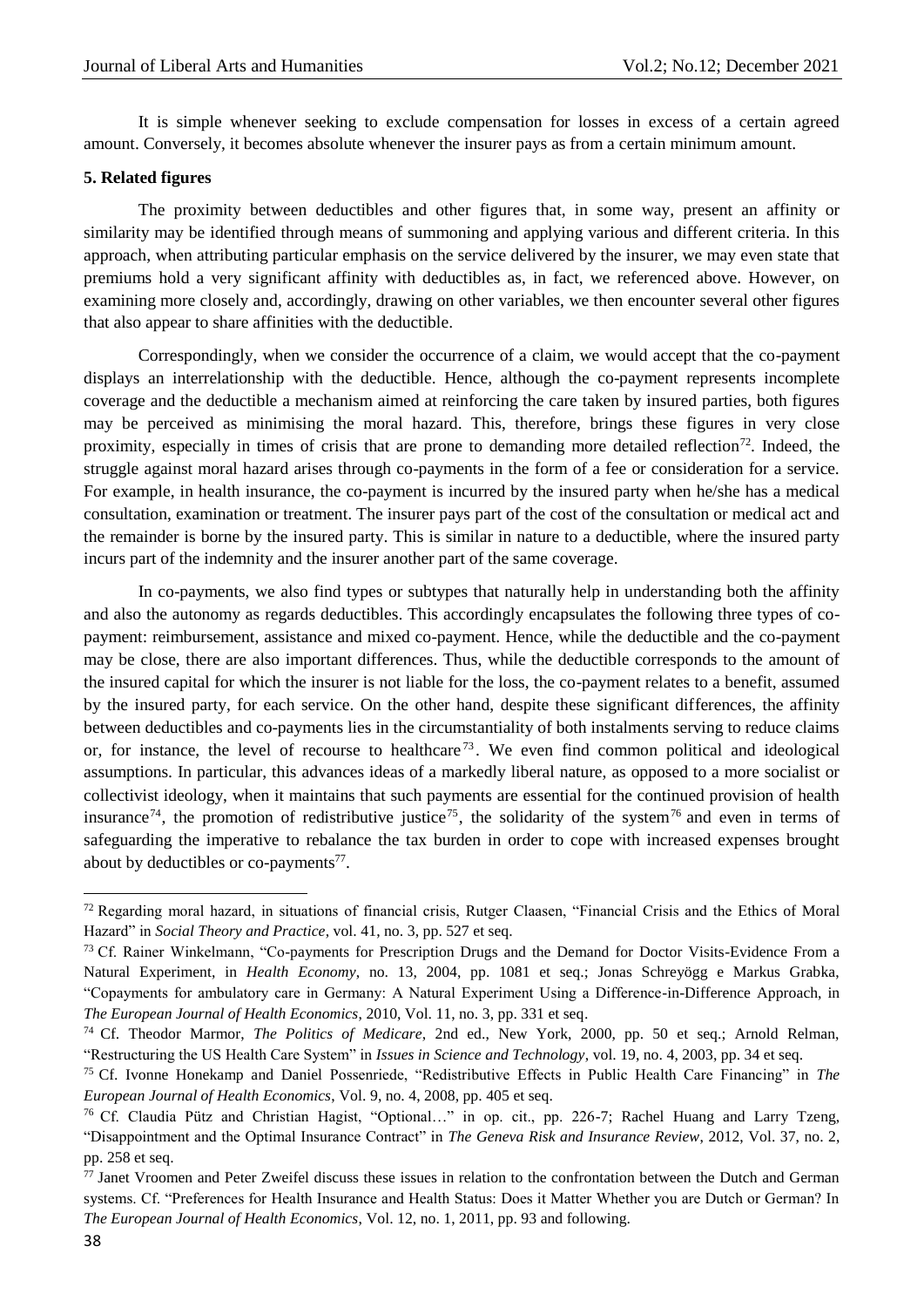However, when we turn to the elimination of subjective risk, we may indicate maximum coverage, partial coverage, compulsory overdrafts or even co-insurance in accordance with the provisions of Article 62 LCS. Indeed, when facing percentages of the damage to be incurred by the insured party in the event of a claim<sup>78</sup>, in none of these cases is there total similarity with deductibles. There is, however, an affinity in view of the identifying features, albeit autonomous, of partial coverage, compulsory overdrafts or co-insurance. Indeed, as far as maximum coverage limits are concerned, also known as guaranteed maximums or ceilings, they represent limits on the insurer's indemnity liability. In fact, in credit insurance, the guaranteed maximum or ceiling may mean an indicative limit of proportionality in relation to the premium received. However, they can also be calculated annually and targeting certain amounts<sup>79</sup>. For example, in credit insurance, the annual guaranteed ceiling applies to the sums insured, underpinned by a total of credits attributed to a given class, type of customer or financial operation<sup>80</sup>. Accordingly, when the maximum coverage or guaranteed ceiling limits the amount to be indemnified, this still remains subject to risk as the insurer does not know the exact amount to be paid out $81$ .

We also come across the compulsory overdraft as a scheme of proportional risk sharing in which insurers cap their liabilities to a certain proportion of the risk covered and with the other part, the overdraft, not insurable. In these terms, the compulsory overdraft appears as a characteristic figure in credit insurance under the auspices of Article 5(1) of Decree-Law no. 183/88<sup>82</sup>. Therefore, in credit insurance, instead of surety insurance<sup>83</sup>, an opposing figure<sup>84</sup>, the coverage becomes limited to a certain percentage of the insured credit, representing a real implementation of the principle of indemnity blocking<sup>85</sup> in keeping with how the remaining percentage share will be borne by the policyholder-insured party. Accordingly, while the overdraft concerns losses occurring in operations, described as normal losses, the insurance policy covers risks arising from events of a random or exceptional nature<sup>86</sup>.

Therefore, it is interesting to note the prevailing affinity between deductibles and compulsory overdrafts. In fact, the combination of these figures is not only accepted but there is even acceptance of the preponderance of recourse to compulsory overdrafts in preference to deductibles<sup>87</sup>. This in itself removes the scope either for confusion or for minor overdrafts in relation to deductible sums. We should also add that, in addition to mandatory overdrafts, resulting from legal stipulations, there are also other limits; the indemnifiable limits setting out the contractually agreed amounts in accordance with the provisions of Article 5(3) above.

1

<sup>78</sup> In this sense, Luís Poças, *Problemas*…op. cit., p. 59.

<sup>79</sup> Cf. Paolo De Angelis and Luigi di Falco, "Le Assicurazioni sulla Salute: Definizioni e Caracteristiche Principali" in *Assicurazioni sulla Salute*, Bologna, 2016, p. 31.

<sup>80</sup> Cf. Margarida Silva Santos, *Seguro de Crédito*, op. cit., pp. 103-4.

<sup>81</sup> Cf. Margarida Silva Santos, *Seguro de Crédito*, op. cit., p. 105.

<sup>82</sup> Cf. Decree Law no. no. 183/88 of 24 May.

<sup>83</sup> Cf. Article 7 of Decree Law no. 183/88.

<sup>&</sup>lt;sup>84</sup> Although bond insurance is sometimes classified as a form of credit insurance, both are at best included in the broader area of financial insurance. Accordingly, Klaus Kossen, "Die Kautions-versicherung" im Versicherungsrechtliche Studien, Vol. 43, Berlin, 1996, pp. 18 et seq.

<sup>&</sup>lt;sup>85</sup> As regards the principle of indemnity blocking, Margarida Silva Santos alludes to the respective structural framework. Thus, she highlights the incentives for the preventive influencing of insured parties to ensure they maintain prudent and considered sales policies, maintaining their interest in the good recovery of the covered claim and the preservation of that interest even after the occurrence of the loss and the payment of the respective indemnity. Cf. *Seguro de Crédito*, Lisbon, 2004, pp. 99-100.

<sup>86</sup> Cf. Margarida Silva Santos, *Seguro de Crédito*, op. cit., p. 103.

<sup>&</sup>lt;sup>87</sup> Hubert Groutel and Fabrice Leduc note the annulment of contracts by the Cour de Cassation precisely in situations where the value of the indemnity seems reduced or lesser when compared with the value of the deductible. Cf. *Traité*…op. cit., p. 1010.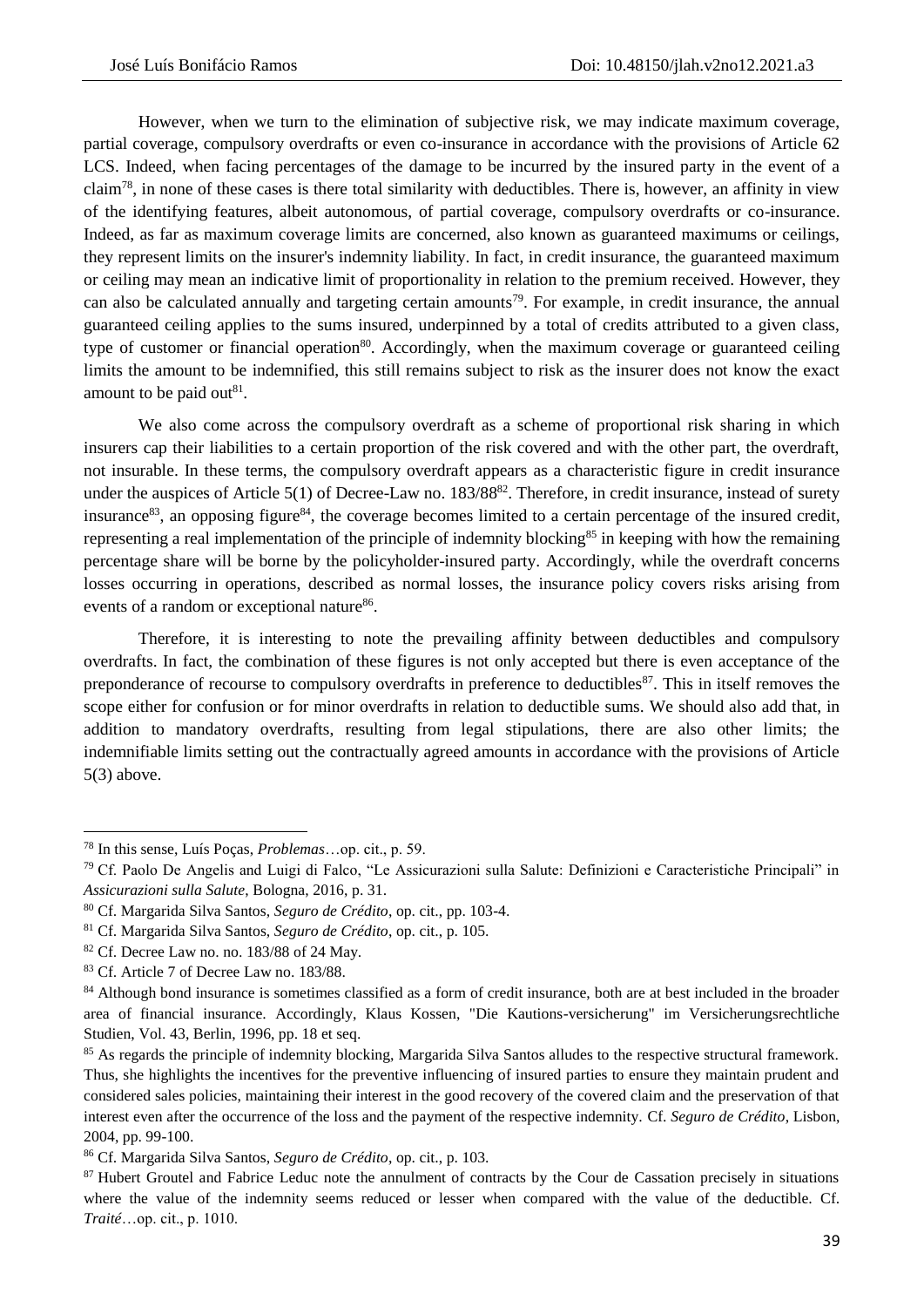This is justified by the susceptibility of moral hazard, the probability of less diligent conduct by insured parties<sup>88</sup> and, naturally, due to the extent of the insurable risks, within the scope of credit insurance<sup>89</sup>, in contrast to that found in the regime applicable to surety insurance.

Rescue costs also display an affinity with deductibles. Indeed, the also reflects an amount due to be deducted from the indemnity receivable. Thus, if under the terms of Article 126 LCS, the policyholder or insured party must apply the means within their power to prevent or limit damage, it is no less certain that, according to the precept of Article 127 LCS, the insurer shall pay the expenses incurred, provided they are reasonable and proportionate to the damage. Therefore, although the addressees of those provisions are those requiring rescue and not the third parties contributing to any such salvage process, we may grasp how that the expenses incurred by the former, due to the contributions of the latter, must be reimbursed by the insurer $90$ . Furthermore, as mentioned above, should the expenses be subject to limits of reasonableness and proportionality, they also cannot, in terms of their total amounts when added to the benefit payable per claim, exceed the value of the capital insured $91$ .

### **6. Conclusions**

In brief, the premium is the consideration for the agreed coverage, including everything that is contractually due by the policyholder, in particular the cost of covering the risk, the acquisition, management and collection costs as well as any charges related to issuing the policy. This constitutes the remuneration due from the policyholder, to be delivered to the insurer, in return for the service rendered at a determined price as a counterpart or reverse of the risk. The deductible experiences points of contact with the payment of premiums. Indeed, not only does it constitute a payment of a monetary sum in the event of a claim but the payment may be made by the policyholder or even the insured party. In other words, the two monetary payments, premiums and deductibles, are due to the insurer and, on another level, the amount of the premium may interlink with the calculation of the amount of the deductible or even with waiving this payment.

Deductibles serve several purposes. Thus, they may impact on moral hazard, *ex ante* and even *ex post* hazard. Correspondingly, the obligation to pay a deductible encourages people to be more careful, instead of resorting to something otherwise taken for granted just like any other consumer product. Thus, the deductible seeks to restrict claims caused by negligent acts as well as countering the emergence of an alleged model of contributory consumer negligence. In addition, deductibles also diminish the scope for insurers having to incur administrative costs as they effectively choke off low-value claims, the petty claims and so-called sniffle claims.

Understandably, within the scope of deductibles, there are dissimilarities likely to lead to mutually different types. Accordingly, we have simple deductibles, with fixed amounts, or absolute deductibles, with variable amounts. These deductibles may also incorporate a limit per claim or an annuity or, conversely, no limit at all relative to the circumstances causing the damage. Furthermore, as regards certain special regimes, distinguishing between deductibles according to their value represents common practice and thereby covering basic, extended, reduced and exempted deductibles.

**.** 

<sup>88</sup> Cf. Luís Poças, "Seguro Financeiro: Os Ramos "Crédito e Caução" in *Problemas e Soluções de Direito dos Seguros*, Coimbra, 2019, p. 178.

<sup>&</sup>lt;sup>89</sup> Luís Poças reminds us that the range of insurable risks by credit insurance is extensive and heterogeneous and may cover lack or delay in payment of pecuniary obligations, political risks, non-amortisation of expenses, exchange rate variations, unforeseeable and abnormal changes in production costs, and the suspension, revocation or arbitrary termination of the contract. In contrast, the risk inherent in bond insurance is very simple as this focuses on the lack or delay in performance of the obligation. Cf. "A Natureza Jurídica do Seguro-Caução" in *Revista de Direito e Estudos Sociais*, Ano LVI, no. 1, 2015, pp. 109-110.

<sup>90</sup> Cf. Arnaldo Costa Oliveira, "Anotação-Artigo 127º" in *Lei do contrato de Seguro Anotada*, 2nd ed., 2011, p. 435. <sup>91</sup> Cf. Inês Oliveira Martins, "Regime…" in op. cit., p. 218.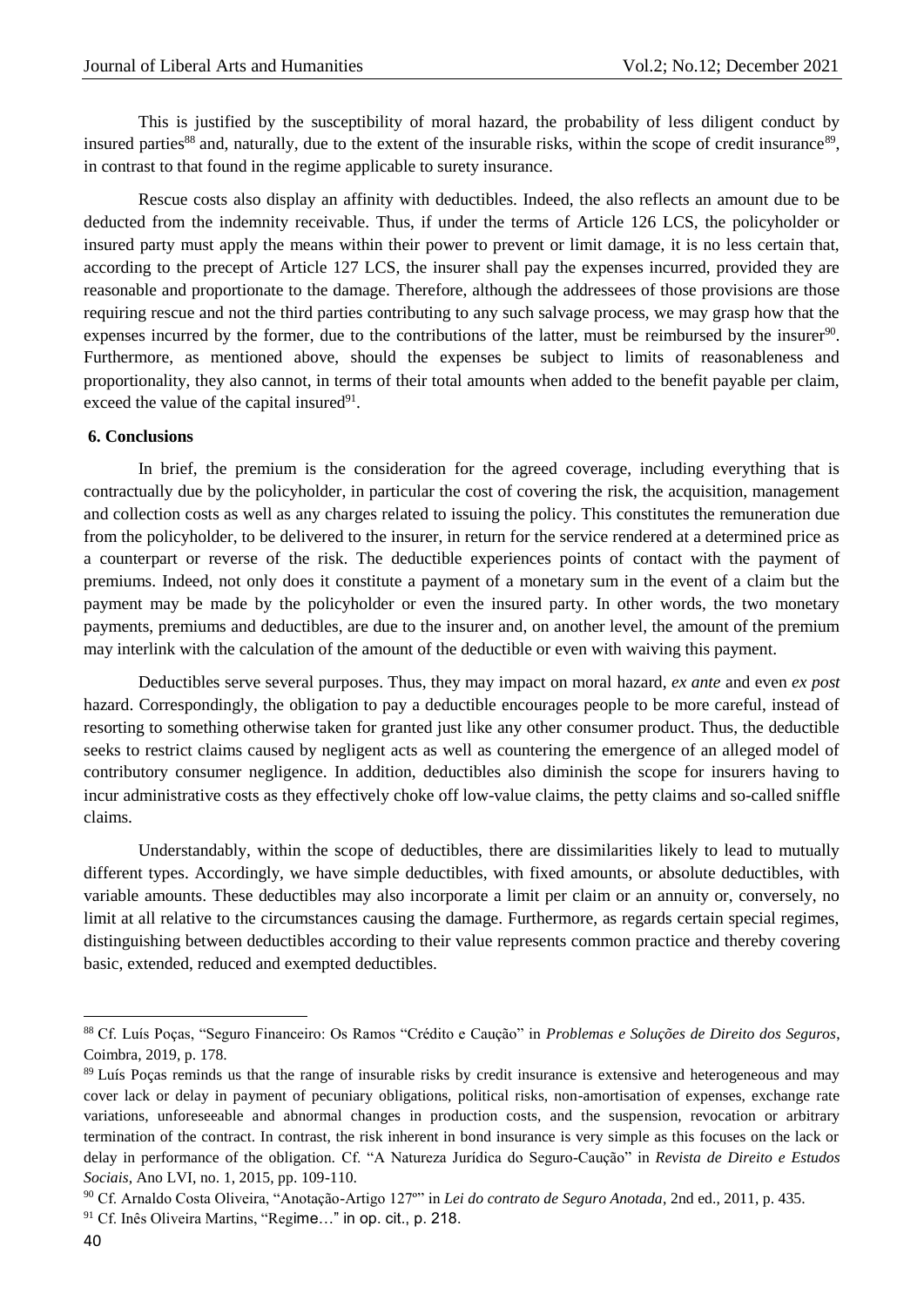In terms of the related figures, we encounter co-payments, maximum coverage, mandatory overdrafts and salvage expenses. Thus, both deductibles and co-payments, as partial amounts in terms of the overall damage, seek to minimise moral hazard. In turn, in the case of compulsory overdrafts, we have coverage limited to a certain percentage of the insured credit, representing a real block on indemnities paid out. Finally, salvage expenses also display an affinity with deductibles as they represent a sum to be extracted from the indemnity even while themselves subject to limits of reasonableness and proportionality.

# **Bibliography**

- -ASHEIM, Geir, Anne Wenche and Tore Nilssen, "Deductibles in Health Insurance: Pay or Pain?" in *International Journal of Health Care Finance and Economics*, Vol. 3, no. 4, 2003, pp. 253-266.
- -BARDEY, David e Romain Lesur, "Contrat d'Assurance Maladie Otimal et Risque Moral Ex Ante: Quand Peut-On S' Afranchir d' une Franchise?" in *Revue Économique*, Vol. 55, no. 5, 2004, pp. 857-867.
- -BORCH, Karl, *Economics of Insurance*, Amsterdam, 1990.
- -BOSELLI, Aldo "Le Obbligazioni Fondamentali nel Contrato Aleatorio" in *Rivista Trimestrale di Diritto e Procedura Civile*, no. 3, 1949, pp. 596-618.
- -BOURKE, BOB "Economic Justifications for Higher Prices and Premiums" in *Australian Strategic Policy Institute*, 2019, pp. 1-8.
- -BRAND, Oliver, "Das Quotelungsprinzip- Versuch einer Versöhnung" in *Festchrift für Egon Lorenz zum 80. Geburstag*, Karlsruhe, 2014, pp. 55-84.
- -CINGOLANI, Giorgio, *Le Assicurazioni Private in Italia*, Bologna, 2019.
- -CLAASSEN, Rutger, "Financial Crisis and the Ethics of Moral Hazard" in *Social Theory and Practice*, vol. 41, nº 3, pp. 527-551.
- -CLARKE, Malcolm, *Policies and Perceptions of Insurance Law in the Twenty-First Century*, Oxford, 2005. -CORDEIRO, Menezes, *Direito dos Seguros*, 2ª ed., Coimbra, 2016.
- 
- -CORRIAS, Paoloefisio, *Il Contrato di Assicurazione: Profili Funzionali e Strutturali*, Naples, 2016.
- CUETO, José Varquez, *La Obligación de Pago de la Prima en la Ley de Contrato de Seguro*, Valencia, 2007.
- -DE ANGELIS, Paolo and Luigi di Falco, "Le Assicurazioni sulla Salute: Caratteristiche, Dati e Prospettive dell' Oferta in Italia" in *Assicurazioni sulla Salute*, Bologna, 2016, pp. 13-34.
- DENNIS, Barry, Chionglong Kuo and Tyler T. Yang, "Rationales of Mortgage Insurance Premium Structures" in *The Journal of Real Estate Research*, Vol. 14, no. 3, 1997, pp. 359-378.
- -FELDSTEIN, Paul and Thomas Wickizer, "Analysis of Private Insurance Premium Rates: 1985-1992" in *Medical Care*, Vol. 33, 1995, pp. 1035-1050.
- -FERRARI, Vincenzo, *I Contratti di Assicurazione Contro i Danni e Sulla Vita*, Naples, 2011.
- -FRANCIS, Jack, Arie Harel and Giora Harpaz, "Actuarially Fair Premia for Deductible Insurance Policies" in *The American Economist*, Vol. 55, no 2, 2010, pp. 83-91.
- -FRECH, H.E., State- "Dependent Utility and the Tort System as Insurance: Strict Liability Versus Negligence" in *International Review of Law and Economics*, Vol. 261, no. 14, 1994, pp. 261-271.
- -GÄRTNER, Rudolf, *Das Bereicherungsverbot*, Berlim, 1970.
- -GAY, Roger, "Risk When Distributions Are Fat Failed" in *Journal of Applied Probability*, Vol. 41, 2004, pp. 157-175.
- -GIANDOMENICO, Giovanni di, *Il Contrato e l' Alea*, Padua, 1987.
- -GOMES, Januário da Costa, *Assunção Fidejussória de Dívida,* Coimbra, 2000.
- -GROUTEL, Hubert and Fabrice Leduc, *Traité du Contrat d' Assurance Terrestre*, Paris, 2008.
- -HALL, Charles, "Deductibles in Health Insurance: An Evaluation" in *Journal of Risk and Insurance*, no. 33, 1966, pp. 254-63.
- -HANSEN, Udo, *Beweislast und Beweiswürdigung im Versicherungsrecht*, Berlin, 1990.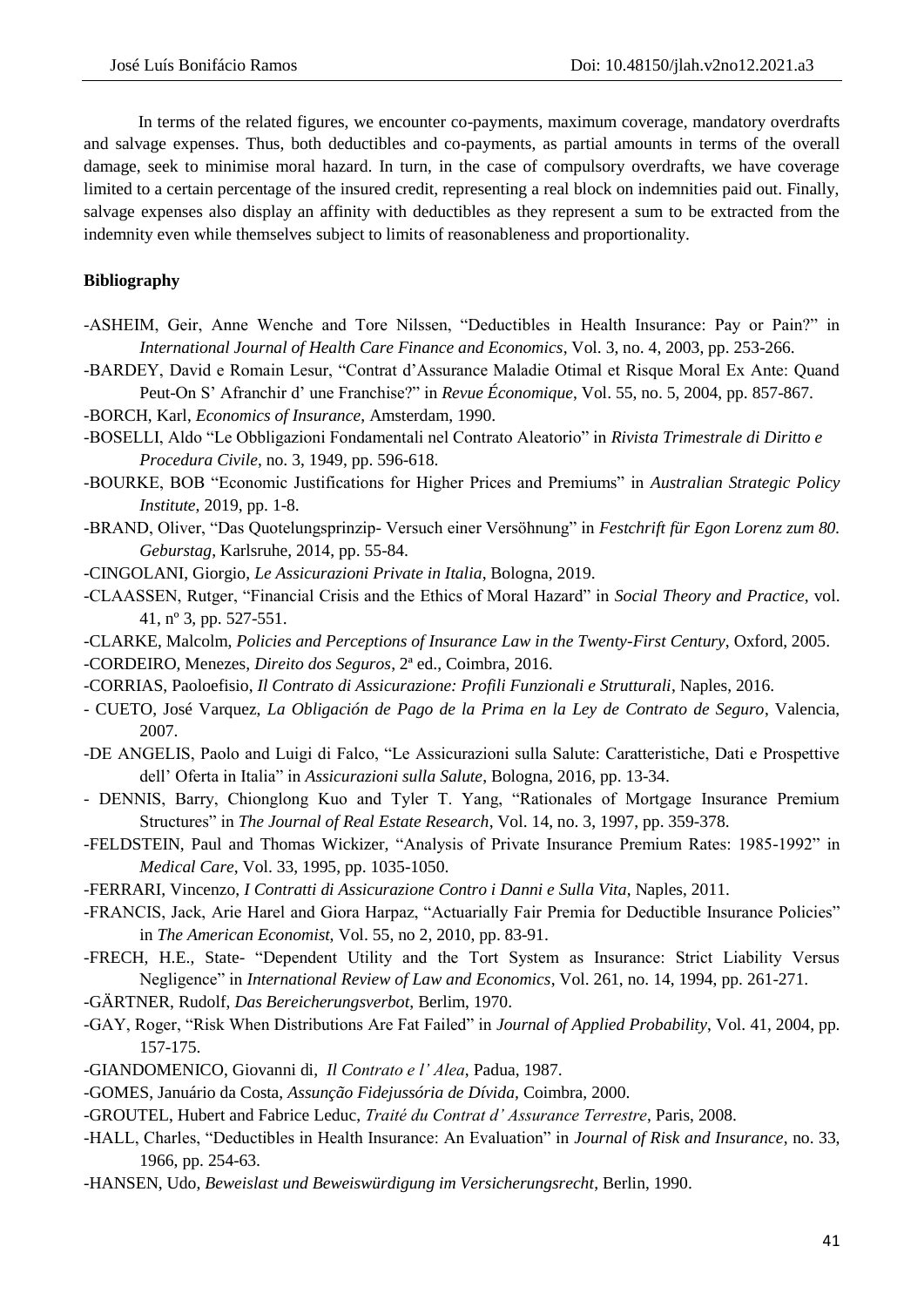- -HENRIET, Dominique and Jean Charles Rochet, "Is Public Health Insurance an Appropriate Instrument for Redistribution? In *Annales d'Economie et de Statisque*, nos. 83-84, 2006, pp. 61-88.
- HOFFMAN, Beatrix, "Restraining the Health Care Consumer" in *Social Science History*, Vol. 30, no. 4, 2006, pp. 501-528.
- -HONEKAMP, Ivonne and Daniel Possenriede, "Redistributive Effects in Public Health Care Financing" in *The European Journal of Health Economics*, Vol. 9, no. 4, 2008, pp. 405-416.
- -HUANG, Rachel and Larry Tzeng, "Disappointment and the Optimal Insurance Contract" in *The Geneva Risk and Insurance Review*, 2012, Vol. 37, no. 2, pp. 258-284.
- -KLEEF, Richard van, Wynand van de Ven and René Vliet, "A Voluntary Deductible is Social Health Insurance with Equalization "Community- Rated or Risk-Rated Premium Rebate?" in *The Journal of Risk and Insurance*, Vol. 73, no. 3, 2006, pp. 529-550.
- -KLEEF, Richard van, K. Beck, Wynand van de Ven and René Vliet, "Does Risk Equalization Reduce the Viability of Voluntary Deductibles?" in *International Journal of Health Care Finance and Economics*, Vol. 7, no. 1, 2007, pp. 43-58.
- -KNIGHT, Frank, *Risk, Uncertainty and Profit,* New York, 1964.
- -KOSSEN, Klaus, "Die Kautions-versicherung" im *Versicherungsrechtliche Studien*, Vol. 43, Berlin, 1996, pp. 18-30.
- -LUCAS, Artur Pinto, *Princípios Gerais do Contrato de Seguro*, Lisbon, 2012.
- -MARMOR, Theodor, *The Politics of Medicare*, 2nd ed., New York, 2000.
- -MARTINEZ, Romano, *Direito dos Seguros: Relatório*, Lisbon, 2005.
- -MARTINEZ, Romano, *Direito dos Seguros*, Cascais, 2006.
- -MARTINS, Inês de Oliveira, *Seguro de Vida Enquanto Tipo Contratual Legal*, Coimbra, 2010.
- -MARTINS, Inês de Oliveira, "Regime Jurídico do Contrato de Seguro em Portugal" in *Actualidad Jurídica Iberoamericana*, no. 5, 2017, pp. 199-231.
- -MARTINS, Inês de Oliveira, *Contrato de Seguro e Conduta dos Sujeitos Ligados ao Risco*, Coimbra, 2018.
- -MEYER, Jack and Michael Ormiston, "Analyzing the Demand for Deductible Insurance" in *Journal of Risk and Uncertainty*, nº 18, 1999, pp. 223- 230.
- -MIYAZAKI, Anthony, "Perceived Ethical of Insurance Claim Fraud: Do Higher Deductibles Lead to Lover Ethical Standards?" in *Journal of Business Ethics*, Vol. 87, no. 4, 2009, pp. 589-598.
- -MORGADO, José Pereira, "Prémio-Anotação 51º" in *Lei do Contrato de Seguro*, 2nd ed., Coimbra, 2011, pp. 263-5.
- -OLIVEIRA, Arnaldo Costa, "Anotação-Artigo 127º" in *Lei do Contrato de Seguro Anotada*, 2nd ed., 2011, pp. 432-438.
- -POÇAS, Luís, *O Dever de Declaração Inicial do Risco no Contrato de Seguro*, Coimbra, 2013.
- -POÇAS, Luís, "A Natureza Jurídica do Seguro-Caução" in *Revista de Direito e Estudos Sociais*, Ano LVI, no. 1, 2015, pp. 101-153.
- -POÇAS, Luís, "Aproximação Económica à Declaração do Risco no Contrato de Seguro" in *Problemas e Soluções de Direito dos Seguros*, Coimbra, 2019, pp. 39-79.
- -POÇAS, Luís, "A Cominação Civil da Fraude na Execução do Contrato de Seguro: Ocorrência e Participação do Sinistro" in *Problemas e Soluções de Direito dos Seguros*, Coimbra, 2019, pp. 81-128.
- -POÇAS, Luís, "Seguro Financeiro: Os Ramos "Crédito e Caução" in *Problemas e Soluções de Direito dos Seguros*, Coimbra, 2019, pp. 163-200.
- -PRÖLSS, Jürgen and Anton Martin, "§ 75" in *Versicherungsvertragsgesetz Kommentar*, 31st ed., 2021, [http://beck-online.beck.de.](http://beck-online.beck.de/)
- -PÜTZ, Claudia and Christian Hagist, "Optional Deductibles in Social Health Insurance Systems: Findings from Germany" in *The European Journal of Health Economics*, Vol. 7, no. 4, 2006, pp. 225-230.
- -RAMOS, J.L. Bonifácio, "Pagamento do Prémio na Lei do Contrato de Seguro" in *Cadernos de Direito Privado*, no. 39, 2012, pp. 3-19.
- -REGO, Margarida Lima, *Contrato de Seguro e Terceiros*, Coimbra, 2010.